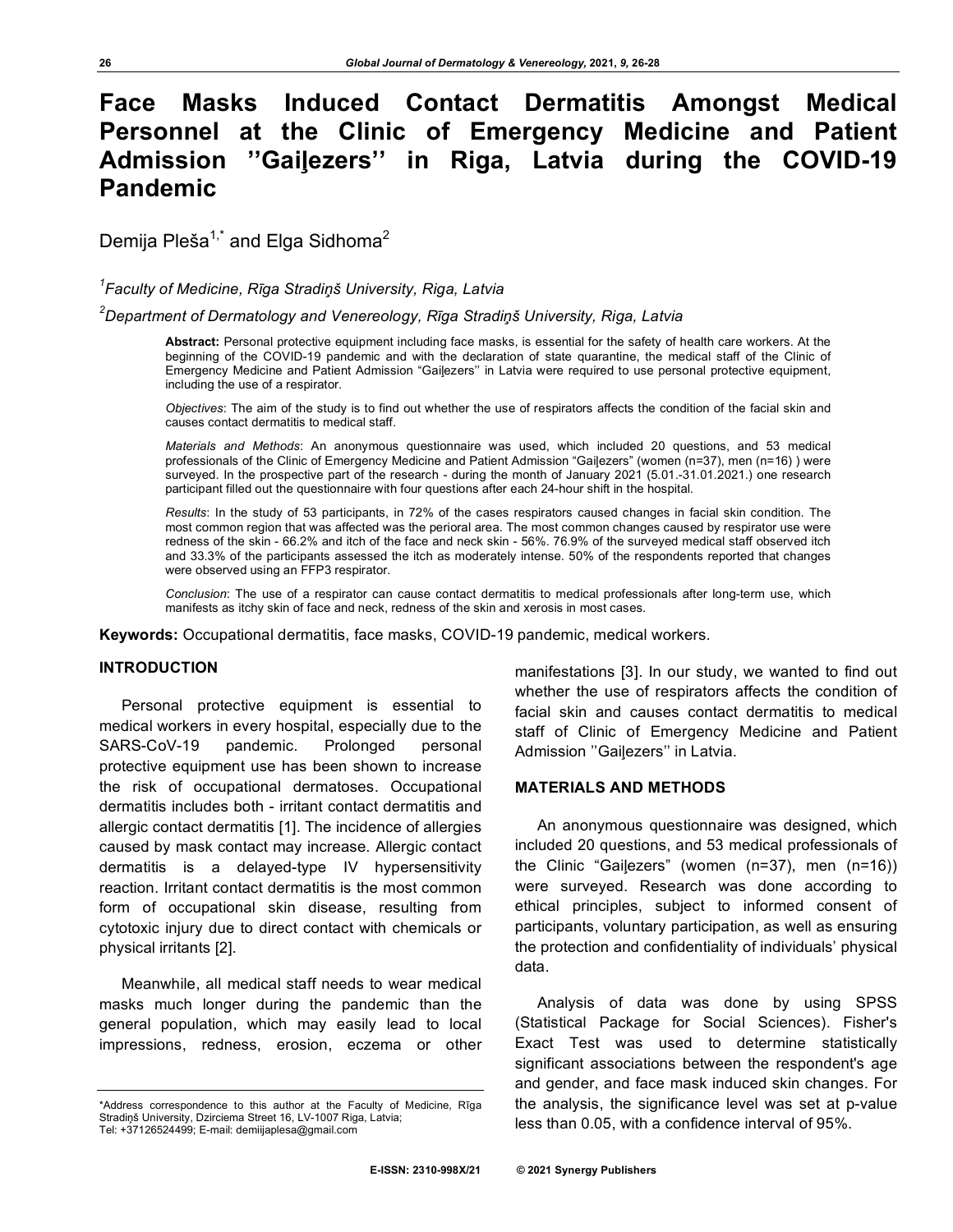### **RESULTS**

Anonymous questionnaires were sent to 72 medical professionals of the Clinic "Gaiļezers", but 53 questionnaires were recovered, corresponding to a response rate of 77.7%. Three of the returned questionnaires were excluded due to incomplete filling. Participants of the survey were divided into age groups from 20 to 54. 50% of the participants were in the age group of 20-28 years, but only 1.9 % were in the age group of 46-54. Results show that in the study of 54 participants, in 72% of the cases respirators caused changes in facial skin condition (Chart **1**). It's important to note that 68.5% of respondents hadn't had any skin diseases before. 46.9 % of respondents who had skin diseases before, were diagnosed with acne.



**Chart 1:** Changes in facial skin condition.

62.7% of respondents changes in the condition of facial skin observed immediately after respirator use. 57.4% of medical staff were wearing a face mask for 22-24 hours in one shift and 29.6% - 15-21 hours in one shift. Almost all respondents (94.2%) didn't have to visit a doctor or cosmetologist due to facial skin changes, but 38.5% of respondents used drugs or applied different skin care products. The most common changes caused by respirator use were redness of the skin  $-66.2\%$ , itching of the face and neck skin  $-56\%$ of respondents, xerosis – 32.2%, and acne – 24.0% of respondents (Chart **2**). 76.9 % of medical staff observed and noted itch, which intensity was assessed as moderate by 33.3% of the participants. The itching was rated on a scale of 1 to 5, respectively 1 - very minimal itching, 5 - very intense itching. 25.6% of medical staff assessed itch as very intense itching. Areas the most affected by contact dermatitis were the perioral area - 65.2% of respondents, the lower jaw - 50% of respondents and the nose - 45.7% of respondents.



**Chart 2:** Types of facial skin changes.



**Chart 3:** Face areas that were affected.

No statistically significant associations observed between the respondent's age and face mask induced skin changes *(p> 0.05)*. Changes in facial skin were observed in 78.4% of women and 56.3% of men, but no statistically significant associations between gender and face mask-induced changes in facial skin was observed *(p> 0.05).*

#### **DISCUSSION**

In this clinical case, we described irritant contact dermatitis. Clinical features of contact dermatitis in the acute phase include pruritus, erythema, dryness, and scaling, but vesicles and bullae can develop too. With chronic disease, lichenification and fissuring can occur. Adverse effects of using a respirator can develop with various mechanisms. One of them is due to respirator creating a hot and humid microclimate in regions of face that are covered by it which further predisposes flare-ups of acne. Moreover close-fitting respirator creates local pressure, that can affect sebaceous ducts and consequently acne develops [4]. Patch tests are the gold standard for diagnosing allergic contact dermatitis. Irritant contact dermatitis is usually a diagnosis of exclusion when Patch tests for allergic contact dermatitis are negative. Irritant contact dermatitis usually manifests as itch or rash [4]. We